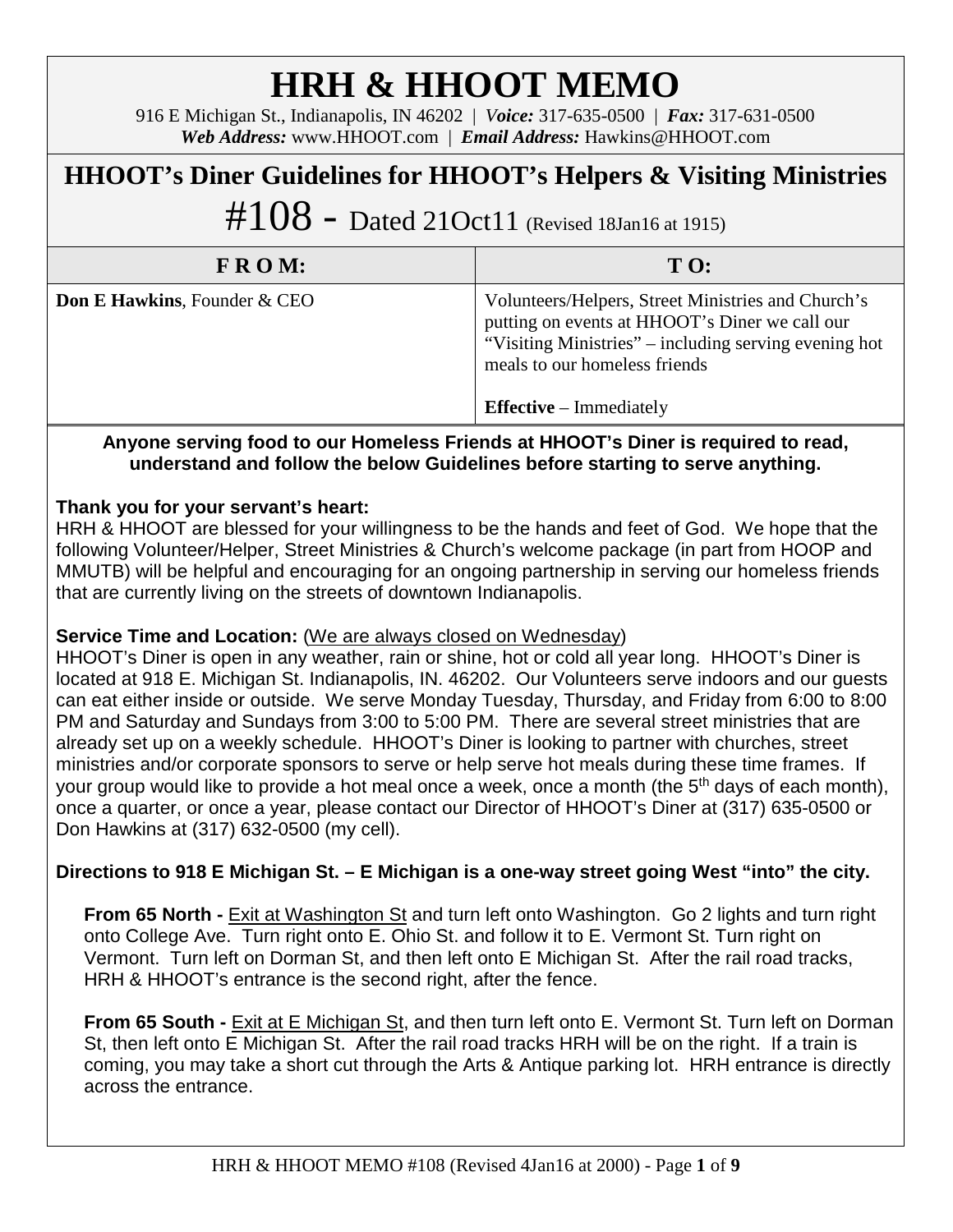#### **Volunteer Opportunities:**

We have been blessed with faithful volunteers (we call HHOOT's Helpers) to help cook, serve, setup, entertain (music), clean-up, prepare to-go bags, collect clothes, distribute clothing and personal hygiene items, preach, pray, sing, mentor, organize, etc. If you and/or your group would like to volunteer and be a HHOOT's Helper, we would be blessed and honored to have you join us. You are welcome anytime.

**HHOOT's Diner Guidelines -** The following are some of the areas where we need volunteer help. Please let us know if you have a special talent or gift that you wish to share.

**1. Set Up -** Weeknights start at 5:45 PM and Weekends start at 2:45 PM. We ask that all food arrives no later than 15 minutes before the doors open. **IF YOU CAN NOT MAKE YOUR SCHUDULED TIME AND DATE PLEASE LET SOMEONE FROM HRH & HHOOT KNOW A DAY OR TWO IN ADVANCE.**

**2. Cooking Food -** We provide a hot meal each day to 60 to 80 people. Sometimes less and sometimes more. It is impossible to estimate how many people will be here because of other activities that may or may not be going on downtown. Most of the food is cooked and/or prepared by our volunteers or Visiting Ministries outside HHOOT. **On the average, you should plan for a minimum of 80 servings;** 1 meat (or several pieces of lunch meat on a bun)*,* 2 vegetables, 1 potato dish*,* and bread *– Remember: It is always better to bring more than less. Having enough for "seconds" is better than not having enough for all.*

**3. Christian Service -** We always start our dinner (after the introduction and the reading of the announcements – lasting from 5 to 10 minutes) with a few minutes of reflections, devotional, testimony time, and prayer (lasting from 15 to 20 minutes. The Volunteer group in charge of the meal usually has something (a short non-denominational) message they share with the group.

**4. Serving Food –** Always wear the plastic (disposable) serving gloves provided, and the food coordinator will help guide you with portions you serve our guests.

**5. Minister (Sharing Gods Love) -** You are encouraged to develop relationships with the men and women you are serving. So, please start conversations, share stories, listen to their story, and share some encouraging words. Some like to hand out small candy or cards, to help start a conversation.

**6. Music and Other Opportunities -** Our friends love to hear the sweet sounds of praise. So, if you are in a choir, or just like to sing, please feel free to do so. They also love to play games. If you have some outdoor games that you wish to share, please do so. All ideas of interacting with our friends are welcomed and encouraged.

**7. Clean Up -** *Visiting Volunteers are required to clean up the diner before they leave. The general rule in using someone else's place is that you want it leave it cleaner than the way you found it.*  **A check-Out check list is attached to this MEMO.**

**Children** – If you bring children (babies, kids or teenagers) with you, please keep them with you, or in sight at all times. They should not be playing or wondering around the building. They should not go to the rest room without a parent keeping an eye on them. They should not be outside the building without a parent keeping an eye on them. It is the parent or guardian's responsibility to keep an eye on them at all times. Babies, kids or teenagers are not allowed in the Clothing Pantry while it is open to the public.

**Problems** – If a Volunteer/Helper has a problem with one of our homeless friends, or as Gene says someone "acting crazy", please notify a HHOOT staff (kitchen or ministry) member immediately. Volunteers should try not to get involved with the problem.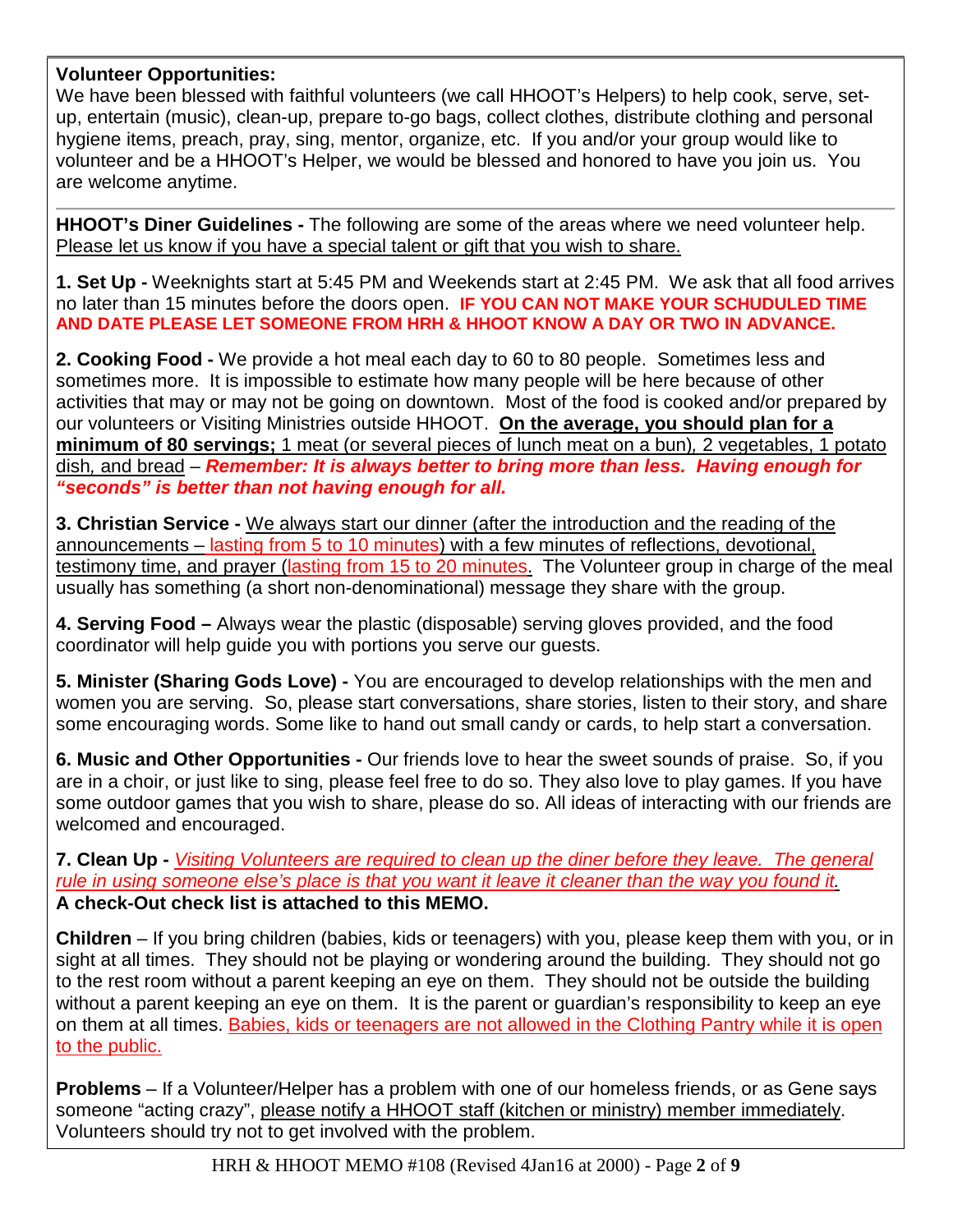### **HHOOT's Rules and Tips - for your safety and to keep you uplifted:**

Below is a partial list of tips and suggestions to keep you and your family safe while at HHOOT's Diner or when visiting the homeless camps. Remember, our homeless friends are living in a state of survival and some will or may be manipulative. With that in mind please ask the Lord for a discerning heart prior to talking to them.

- 1) Do provide lots of smiles, "side" hugs and the LOVE of God.
- 2) Do talk to the individuals as if they are your friends and/or neighbors.

## **3) DO NOT TALK DOWN TO THEM.**

- 4) Do take the time to get to know their story, provide your testimony if it relates to their story.
- 5) Do speak Biblical Truth into their life for encouragement.
- 6) Do not be motivated by guilt.
- 7) Do not bring money with you.
- 8) If you find yourself talking to an individual with a problem that needs some type of item, please find 2-3 other team leaders to evaluate the situation. The rule of thumb is that if they need it "now" and "can't wait a day or a week" the request is typically not legitimate.
- 9) Never ask an individual what they need, other than the meal, because if they think you might get it for them, they will only tell you what they think you want to hear to get it for them.
- 10) Not everyone you talk to will open up to you. Please do not get discouraged.
- 11) If anyone is disrespectful please talk to them quickly to try to calm them down. If it continues please talk to a HHOOT Team Leader. Typically, we offer prayer to them and the situation will cease. It is very rare that we ask anyone to leave, and yet there is always a sense of peace and order.
- 12) Follow through! If you tell someone you are going to do something for them, do it. The strength of our ongoing relationships with the homeless depends on our honesty, and consistency. **They are always to be treated with dignity and respect. NO Exceptions!**
- 13) Never go alone with one of the friends from downtown. Always stay in sight of the group. If one asks you to leave the group, find another volunteer to go with you.
- **14) Anyone under the age of 18 must stay within adult supervision and inside the building at all times. NO EXCEPTIONS.**
- 15) Providing rides (in your car) is discouraged; however, there are some that really need the help. Feel free to tell them no, if you are willing to take them PLEASE do not go alone, ask another volunteer to ride with you or follow you.
- **16) Men Volunteers, never let yourself be in a position to be alone with a female guest.**
- **17) Women Volunteers, never let yourself be in a position to be alone with a male guest.**
- 18) Please do not visit any of the campsites alone unless you are invited and with a small group of at least three.
- 19) Do not hand anything out that has alcohol in it, or any type of medications.
- 20) Please do not smoke in front of our homeless friends unless you are willing to share with all of them.
- 21) If you see someone that you suspect is a minor, please talk to them, and ask them questions. Encourage them to call their parents, or someone they trust. Then follow up with a HHOOT Team Leader so that we can try to encourage them to go to a shelter for teens.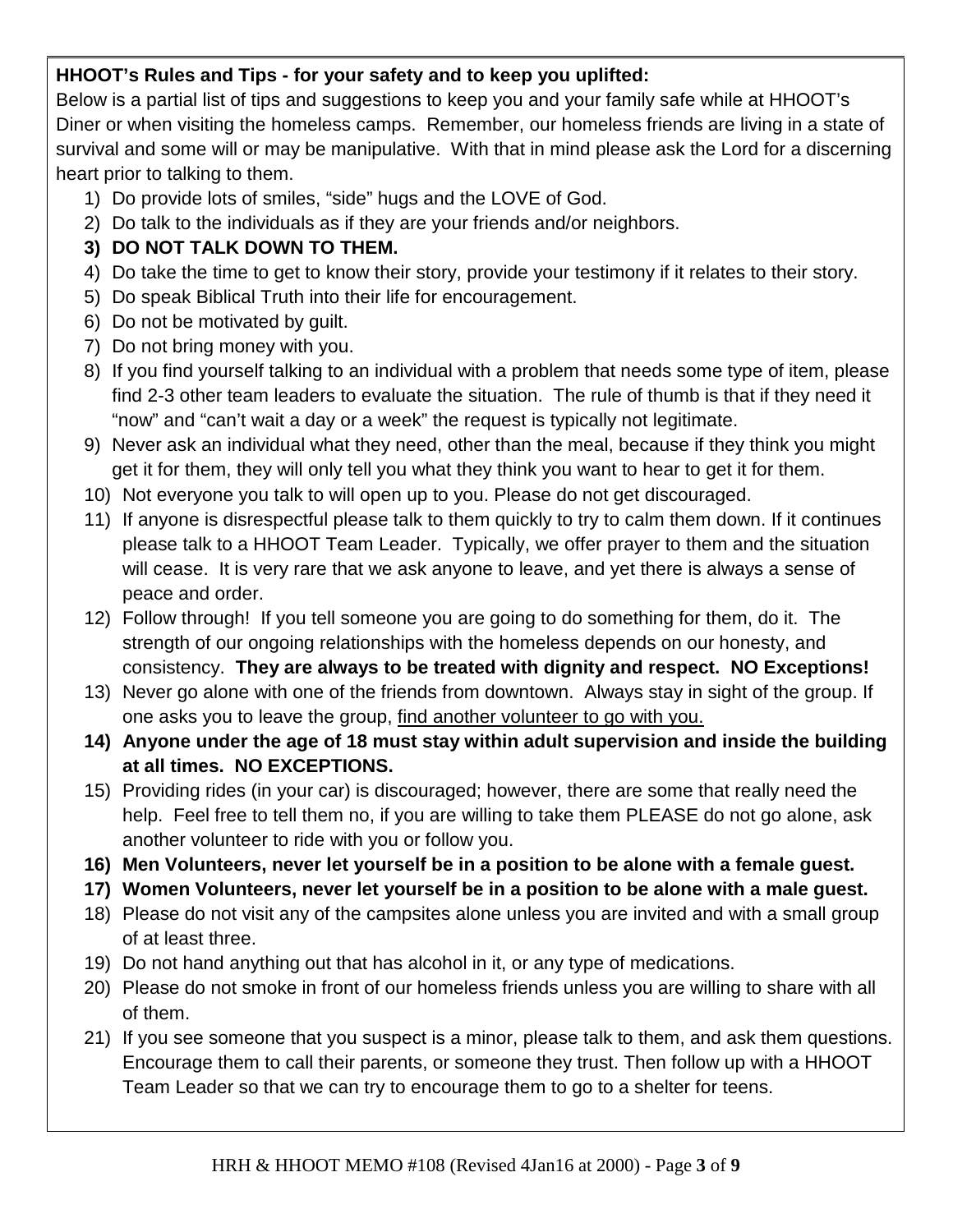**22)** Street Outreach Ministry is very rewarding, yet sometimes frustrating situations can occur. So, be careful to not let Satan overwhelm and discourage you. **Please keep our friends and other volunteers lifted up in prayer.**

**Fundraisers for HRH & HHOOT -** We are always in need of seasonal items and supplies. If you or a group would like to organize a fundraiser of any kind you would have our support. Examples of fundraisers; bake sale, car wash, yard sales, benefit concert / show / dinner, coat drive or maybe a drive for; socks, underwear, t-shirt, shoes… The possibilities are endless, so be creative and have fun! We are all ultimately a team doing God's work. If you ever have any suggestions, we would love to hear them!

**Donations -** HRH & HHOOT are non-profit ministries dedicated to aiding those in need. We gladly accept and appreciate any and all donations. Please provide a copy of all receipts or a list of donated items, include name and address as well. It is very important to maintain a list of donations and receipts to maintain our 501(c)(3) status. If some items need to be reimbursed, you must get preapproval.

Donations are accepted at HRH throughout the week at 916 E. Michigan St. Indianapolis, IN 46202.

There is an ongoing need for the following items;

- New socks and underwear *(dark colors)*
- Tents, tarps, sleeping bags, blankets, towels, candles, flashlights
- Tin cans *(example #10 cans from the large fruit or vegetables at Sam's Club)*
- Bath soap, shampoo, lotion, deodorant, razors, toothbrush, toothpaste, **non-alcohol** hand sanitizer
- Bibles
- Transportation; bus passes, bikes
- Seasonal: hats, gloves, scarfs, coats, boots. Mosquito/Neat, anti-itch, sunblock
- Blue jeans

Monetary donations will allow us to grow and to provide our friends when various situations arise. If you are blessed and wish to bless HRH & HHOOT you may mail your donations to:

 **Homeless & ReEntry Helpers, Inc. or just "HRH" 916 E. Michigan St. Indianapolis, IN. 46202**

#### **Contact Information:**

- Don Hawkins, Founder & CEO at 317-635-0500 or his cell phone at 317-632-0500 or Email him at: [hawkins@HHOOT.com](mailto:hawkins@HHOOT.com)
- Gene Miller, Director of Ministries at (317) 635-0500 or his cell phone at 317-560-8619 or Email him at [gene@HHOOT.com](mailto:gene@HHOOT.com)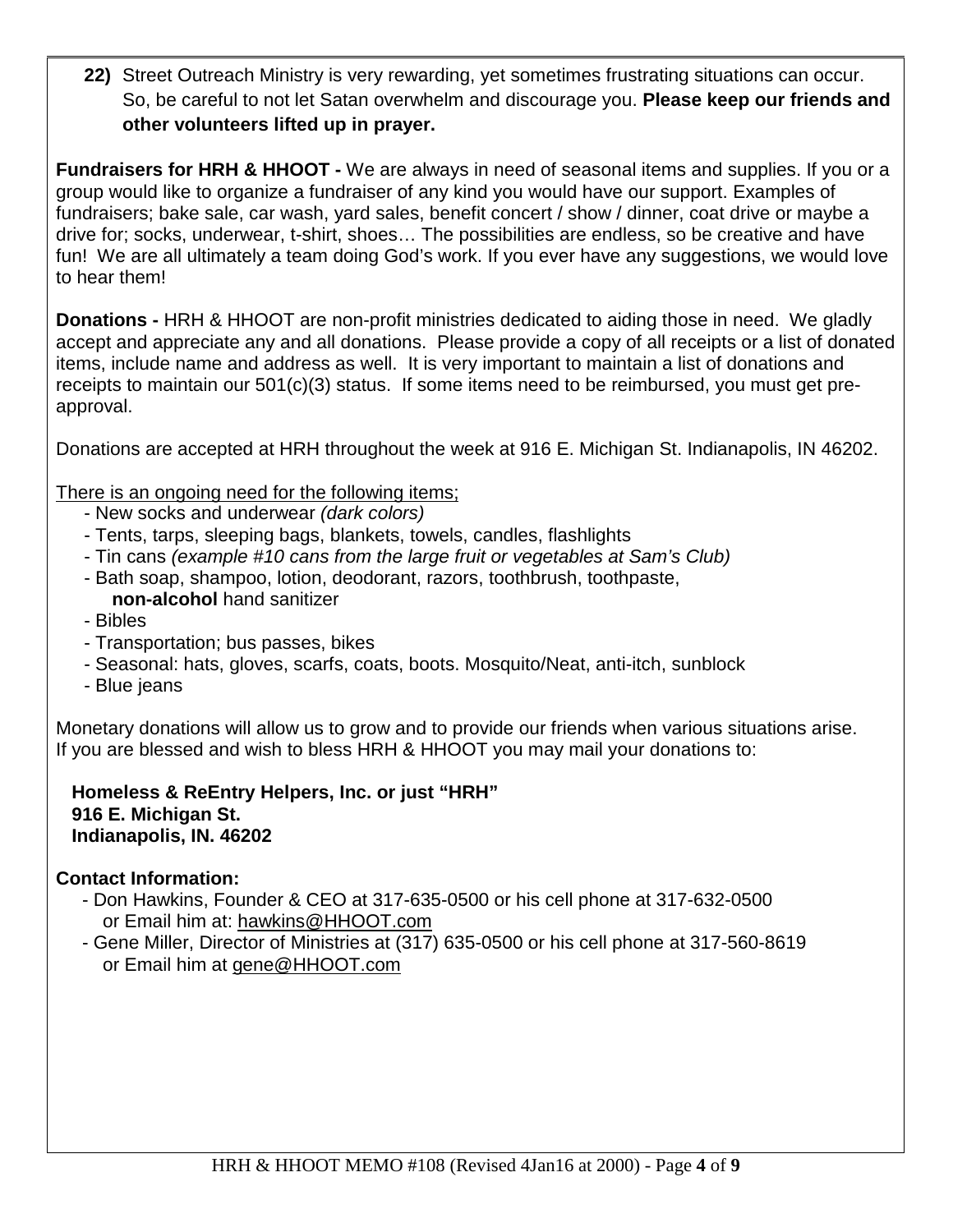#### **HRH & HHOOT Provides - and is responsible for the below items:**

The Building Clean rest rooms & supply rest room paper products Utilities & Insurance **Security** Tables & Chairs Sound system w/microphone Cleaning supplies, paper towels, rags, brooms, mops, etc. Salt and pepper shakers Coffee Water (tap) Ice Serving tools, knives, scissors, etc. Disposal serving gloves Aluminum foil and other wrapping paper for storage of food Appliances for heating, cooling and warming the food Gas Grill w/propane and stove for cooking Trash cans Trash can liners

#### **Visiting Ministries Provides - Volunteers/Helpers are responsible for bringing the below items:**

Food – main course Deserts – fruits, pies, cookies, cakes, brownies, etc. Side dishes – corn, potatoes, beans, etc. **Salads Chips** Breads – hotdog or hamburger buns Drinks for the meal – soft drinks, Cool-Aid, bottled water, hot chocolate (cocoa), ice tea, lemonade, etc. **Any condiments that goes with your meal, such as:** Salad dressing Butter, Garlic butter **Cheese**  Parmesan cheese **Seasonings Paper / plastic / foam products** (bring enough to serve at lease 100 persons) Plates Saucers Bowls **Cups Napkins**  Knives, spoons, forks **Visiting Ministries Provides – Volunteers/Helpers please try and leave the Diner as clean (or cleaner) than you found it) before leaving for the evening** –

 A list of things to do before you leave is listed on our "Check-Out List" is provide at the end of this MEMO. It is also posted at several locations throughout HHOOT's Diner.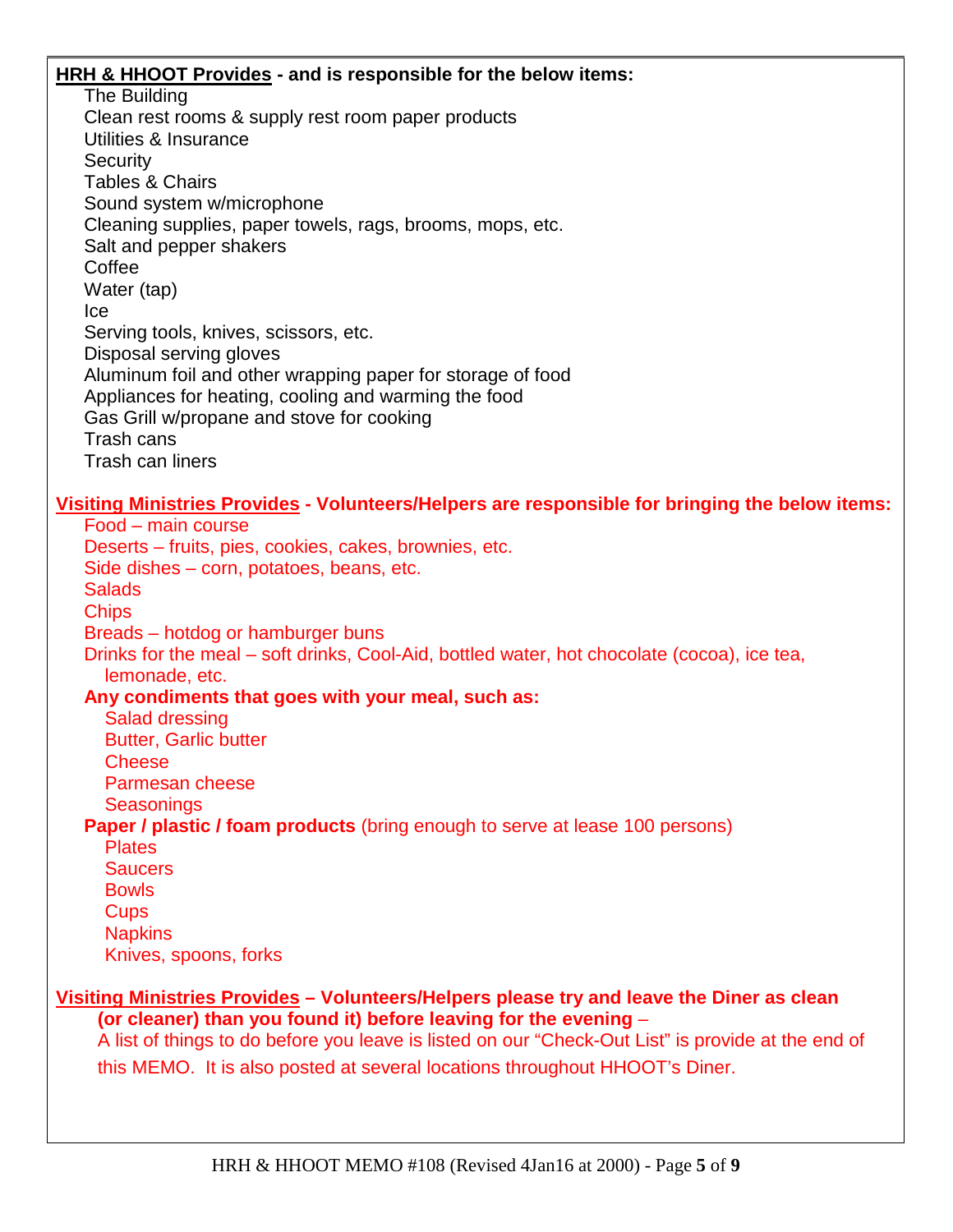### **Example of an Evening Schedule at HHOOT's Diner:**

#### Monday, Tuesday, Thursday & Friday the doors are opened at 6:00 PM and

Saturday & Sunday at 3:00 PM

If it is raining or the weather is bad, the doors will be opened sooner.

DO NOT LET THEM STAND OUTSIDE IN THE RAIN, SNOW OR BAD (COLD) WEATHER.

- 1) HHOOT's Diner staff (Gene, Less or Steve) should arrive to unlock the Diner doors at least 15-30 minutes prior to the Visiting Ministries/volunteers arrival or from 5:30 to 5:45 PM on weekdays or from 2:30 to 2:45 PM on weekends - to make sure everything is ready for our Visiting Ministries/volunteers. Earlier is there is a Bible Study.
- 2) Food preparers and food servers (Visiting Ministries) should arrive from 5:45 to 6:00 PM on weekdays or from 2:45 to 3:00 PM on weekends - with the food and evening supplies.
- 3) The Visiting Ministries should help greet our guests as they are coming thru the doors.
- 4) At 5 to 10 minutes after the hour A HHOOT's Diner staff person will greet our guests and read any announcements and make them aware of the posted rules on the wall. They will then introduce the Visiting Ministries/Sponsors, Volunteers and Helpers for that event.
- 5) At 10 to 15 minutes after the hour A Ministry Volunteer (HHOOT or otherwise) may sing a song or two and may offer a short non-denominational service about salvation. Usually from 15 to 20 minutes.
- **6) At 35 to 40 minutes after the hour – Our guests should start lining up for the meal.**
- 7) Volunteers/Helpers are encouraged to visit with our homeless friends while they are eating.
- 8) **We stop serving hot meals at approximately 7:15 M-F and 4:15 S-S or until the food is gone** – We try and hold back 6 to 8 meals for stragglers that may come in late for one reason or another. Sometimes that works, sometimes it doesn't.
- 9) If someone comes in after we stop serving hot meals, we will still try to find them something.

## **Clothing Pantry:**

- 1) The clothing pantry will be opened only after everyone has been thru the serving line at least once; **OR**, at the description of the Ministry/Helpers serving that night.
- 2) A HHOOT's Diner staff member or a Volunteer/Helpers MUST BE available to supervise.
- 3) The clothing pantry will be open no later than 7:45 PM Mon-Fri, and 4:45 PM Sat & Sun.

## **Please note:**

We do not make our homeless friends sit thru a service about Jesus's or God if they do not want to. Some will wait outside the building until the service is over. That is normal. We don't believe in pushing Jesus and God on them for food or friendship.

## **Remember, we are here for them; they are not here for us.**

We just want to be here for them when they're ready, spiritually or otherwise.

| Senders    | Date    |
|------------|---------|
| Signature: | Signed: |

© by Don E. Hawkins (317) 632-0500)

HRH & HHOOT MEMO #108 (Revised 4Jan16 at 2000) - Page **6** of **9**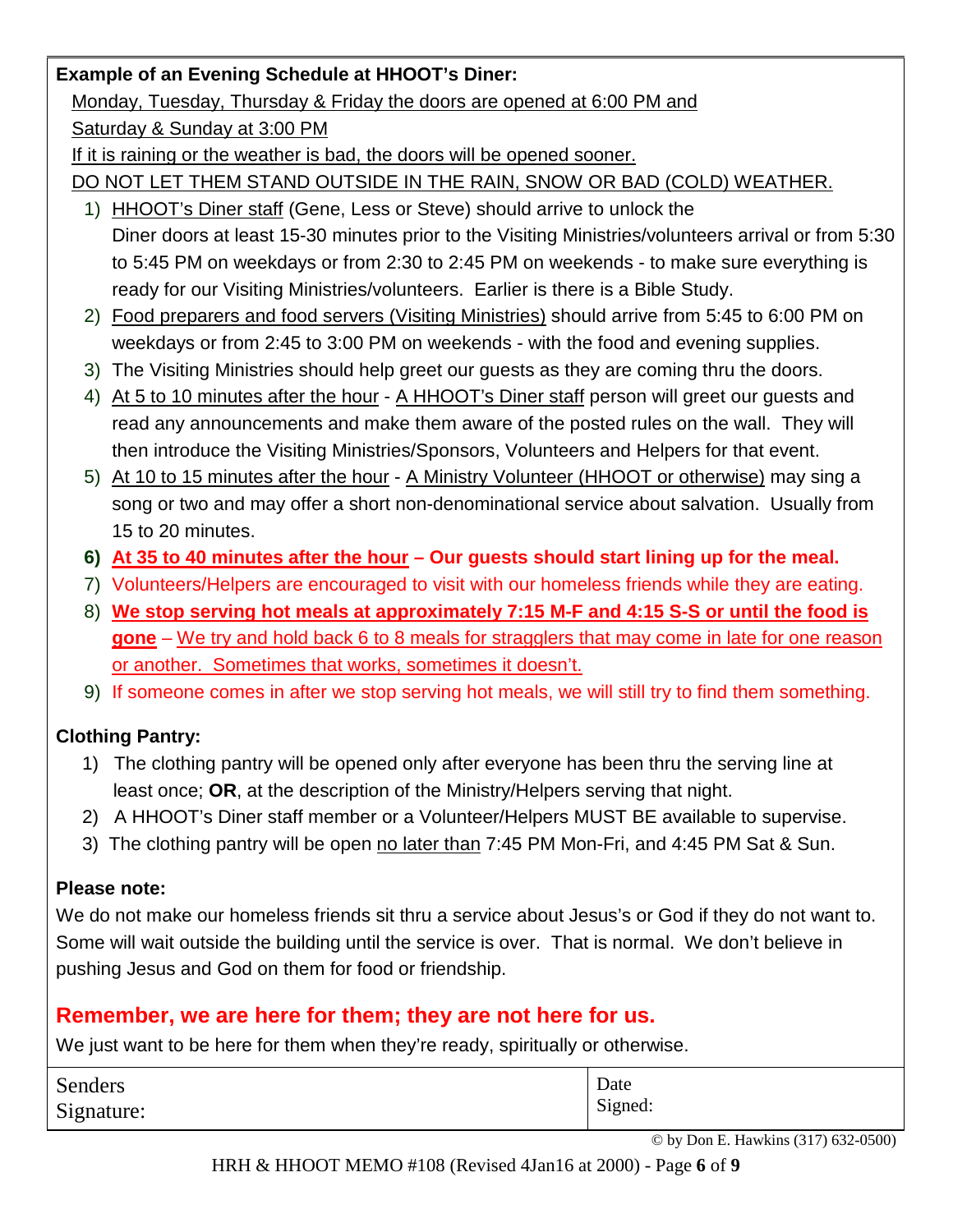## **HHOOT's Diner - Helpers, Volunteers & Visiting Ministries Example (goal) of our Daily Schedule**

| Please plan for serving from 70 to 90 people per meal                                                                               |                       | Sat-<br><b>Sun</b>            |
|-------------------------------------------------------------------------------------------------------------------------------------|-----------------------|-------------------------------|
| If HHOOT has a scheduled Bible Study a HHOOT                                                                                        |                       | 1:45                          |
| staff member should open the Diner Doors by:                                                                                        |                       | Start at 2:00<br>Over by 3:00 |
| Food preparers and food servers should arrive by:                                                                                   |                       | 2:45                          |
| A HHOOT staff member should have coffee, water                                                                                      | 6:00                  | 3:00                          |
| and snacks available. A HHOOT staff member                                                                                          |                       |                               |
| should open the Diner Doors for our guests by:                                                                                      |                       |                               |
| A HHOOT staff member should greet our guests,                                                                                       | 6:10                  | 3:10                          |
| read the announcements, tell them of any                                                                                            |                       |                               |
| upcoming activities and introduce the Visiting                                                                                      |                       |                               |
| Ministry that will be serving.                                                                                                      |                       |                               |
| The Visiting Ministry has 15-20 minutes to do                                                                                       | 6:15                  | 3:15                          |
| praise and worship music/songs and/or deliver a                                                                                     |                       |                               |
| brief non-denominational message about salvation.                                                                                   |                       |                               |
| A prayer for the food should be offered, then our                                                                                   | 6:35                  | 3:35                          |
| guests should start lining up for the meal by:                                                                                      |                       |                               |
| The clothing room can be opened by a HHOOT                                                                                          | <b>No</b>             | <b>No</b>                     |
| staff member only after everyone has gone thru the                                                                                  | specific<br>time      | specific<br>time              |
| serving line at least once. A HHOOT staff member                                                                                    |                       |                               |
| is required for the clothing room to be open.                                                                                       |                       |                               |
| Our goal is to stop serving food no later than:                                                                                     | 7:15                  | 4:15                          |
| The Clothing Room should close by:                                                                                                  | 7:45                  | 4:45                          |
| Clean-up should only begin as soon as most of our                                                                                   | <b>No</b><br>specific | <b>No</b><br>specific         |
| homeless guests have left the building.                                                                                             |                       | time                          |
| Visiting Ministry should have Diner cleaned up by:<br>(Obviously, if all of our guests have departed, cleanup could begin earlier.) | 7:45                  | 4:45                          |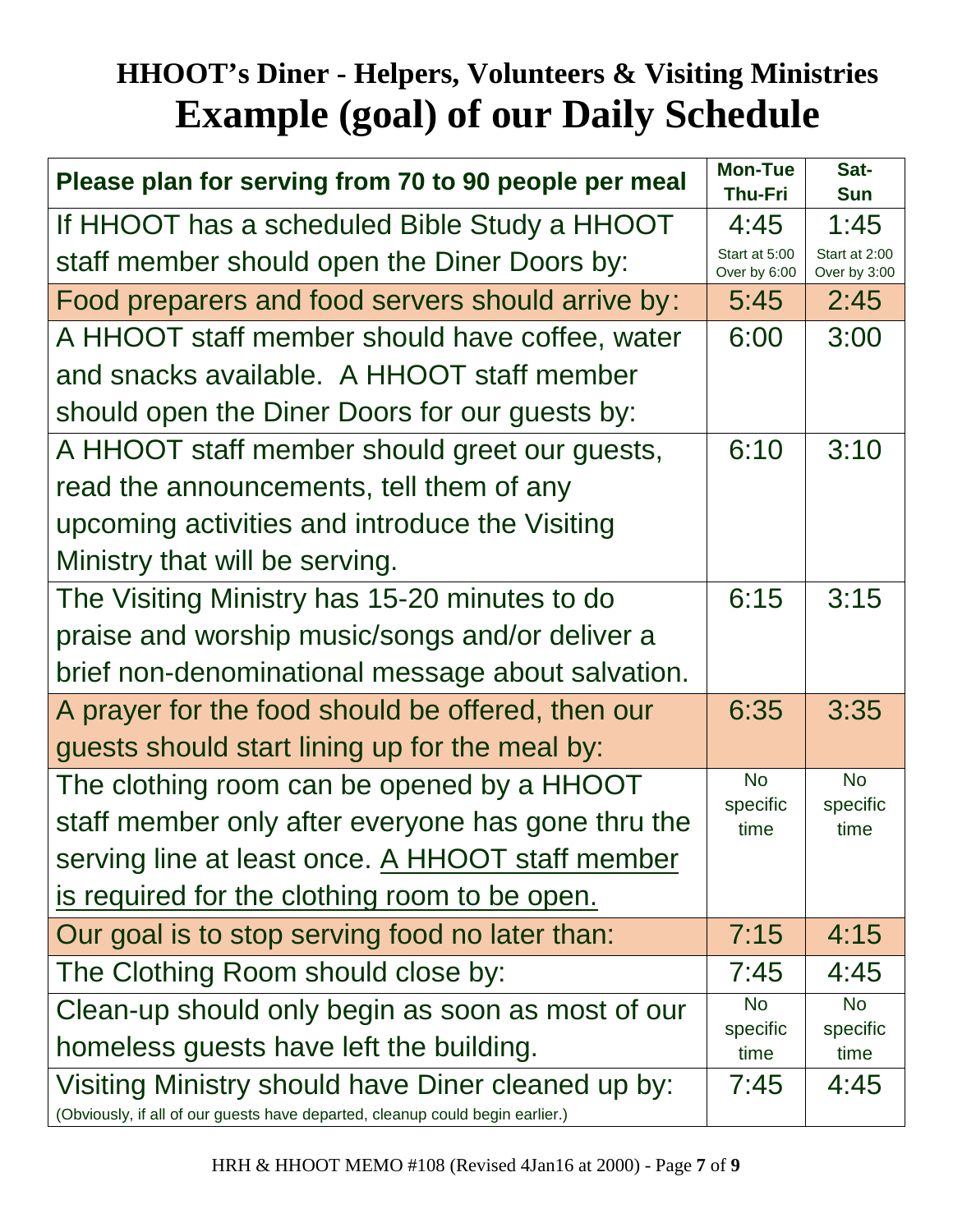## **HHOOT's Diner - Helpers, Volunteers & Visiting Ministries Check-List – Before & During Serving**

- 1) Always wash your hands before serving food.
- 2) Always wear plastic gloves while serving food.
- 3) Always be courteous to our guests. Remember, we are here for them; they are not here for us.
- 4) Always treat them with dignity and respect. Keep a smile on your face and have a good attitude. Remember where they have been all day.
- 5) If you have a problem with one of our guests please notify a HRH / HHOOT Representative (kitchen or ministry staff) and let them handle it.
- 6) If you see anyone that is being disruptive for any reason, please notify a HRH / HHOOT Representative (kitchen or ministry staff) and let them handle it.
- 7) If you have children with you, make sure they are in the serving area with you at all times and not outside.
- 8) If you need help or can not find what you need, please ask a HRH / HHOOT Representative.